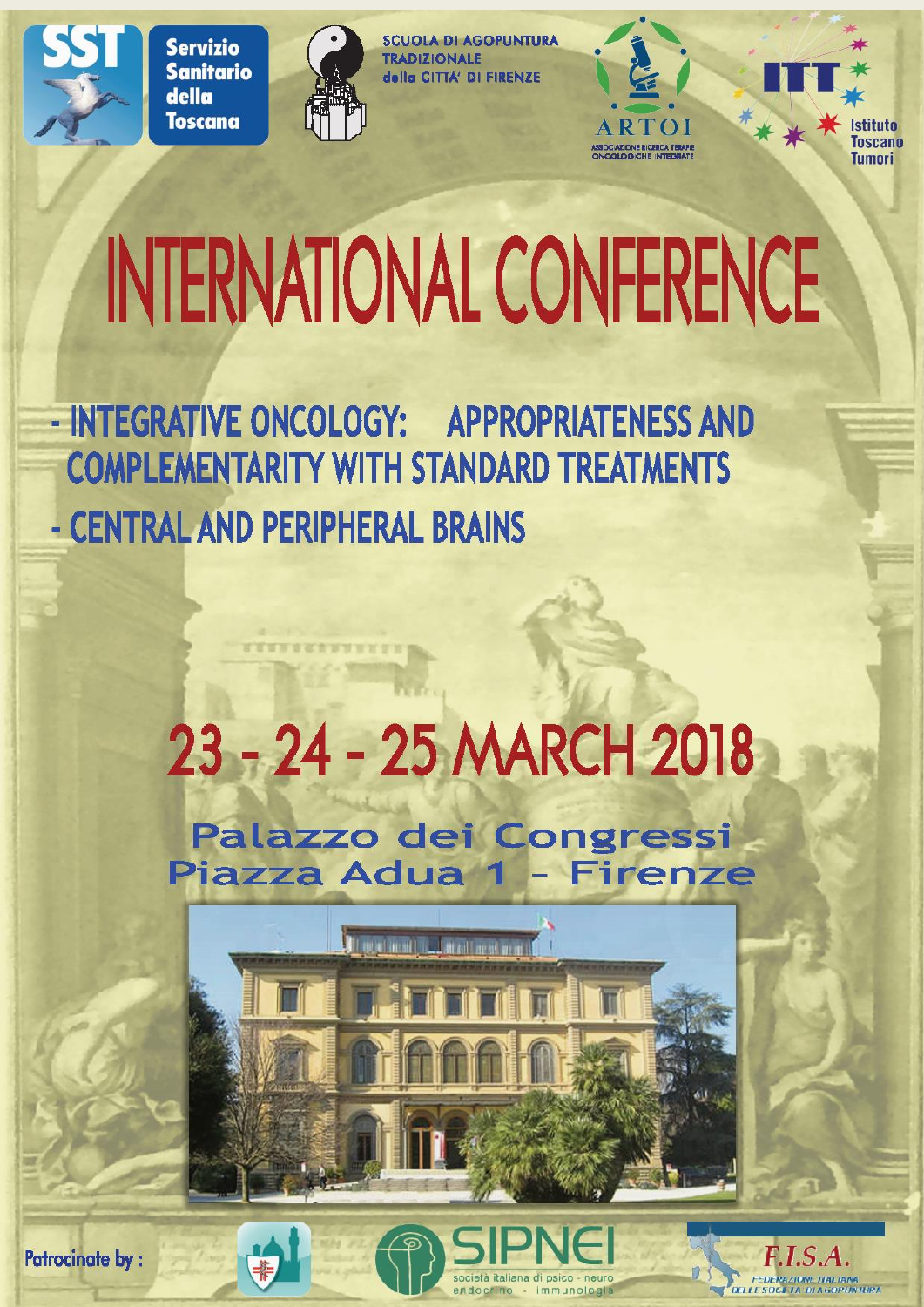# **Friday March 23rd – AUDITORIUM**

- 7.30 9.00 Registration of participants
- 9.00 9.10 Conference Opening Franco Cracolici, Massimo Bonucci, Sonia Baccetti 9.10 – 9.30 Welcome address by local authorities Stefania Saccardi, Counsellor for the Right to Health, Welfare and Social and Health Integration Dario Nardella, Mayor of the Municipality of Florence President of the Medical Association of Florence Gianni Amunni, Director of Tuscan Tumor Institute

#### **INTEGRATIVE ONCOLOGY: APPROPRIATENESS AND COMPLEMENTARITY WITH STANDARD TREATMENTS**

Moderators: Massimo Bonucci, Franco Cracolici, Sonia Baccetti Discussants: Gianni Amunni, Fabio Firenzuoli

| $9.30 - 10.00$  | <b>Jin Fu Mao, Memorial Sloan Kettering Cancer Center-MSKCC New York</b><br>Building networks for the research in integrative oncology between Italy<br>and the MSKCC                                         |
|-----------------|---------------------------------------------------------------------------------------------------------------------------------------------------------------------------------------------------------------|
| $10.00 - 10.30$ | Anil D. Kulkarni, Medical School University of Texas, USA                                                                                                                                                     |
|                 | The nutritional health immune-engineering                                                                                                                                                                     |
| $10.30 - 11.00$ | Ernesto Burgio, European Cancer and Environment Research Institute,                                                                                                                                           |
|                 | <b>Bruxelles</b>                                                                                                                                                                                              |
| $11.00 - 11.30$ | Coffee break                                                                                                                                                                                                  |
| $11.30 - 12.00$ | Filippo de Braud, Dep. Medical Oncology National Cancer Institute, Milan<br>Preliminary evidences of Fasting Mimicking Diet (FMD) in patients with<br>solid tumours treated according to the standard of care |
| $12.00 - 12.30$ | Katia Belvedere, Directorate Citizenship Rights and Social Cohesion,                                                                                                                                          |
|                 | <b>Region of Tuscany</b>                                                                                                                                                                                      |
|                 | Complementary medicines in the Tuscan Regional Health System: oncology                                                                                                                                        |
|                 | among priorities                                                                                                                                                                                              |
| $12.30 - 13.00$ | Michele Maio, Dep. of Oncology, University Hospital Siena                                                                                                                                                     |
|                 | Cancer immunotherapy: an update                                                                                                                                                                               |
|                 |                                                                                                                                                                                                               |
| $13.00 - 14.30$ | Lunch break                                                                                                                                                                                                   |

Visits to Poster Area

Moderators: Alberto Laffranchi, Enrico Tucci Discussants: Luisa Fioretto, Simonetta Bernardini

| Effect of Integrative Medicine on increasing adherence to chemotherapy |
|------------------------------------------------------------------------|
|                                                                        |
|                                                                        |
|                                                                        |
|                                                                        |
|                                                                        |

16.00 – 16.30 Coffee break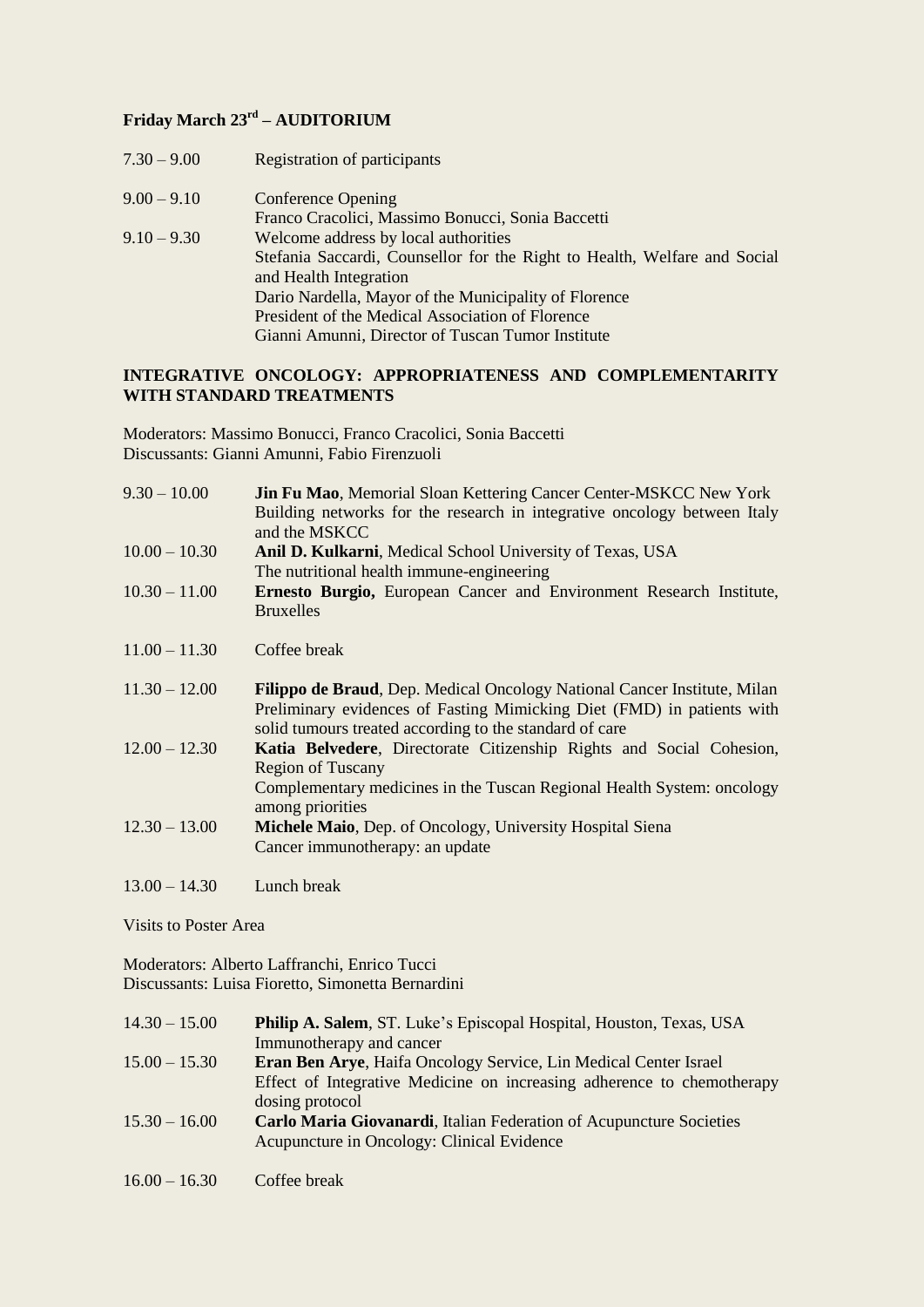| <b>Bharat B. Aggarwal, M.D. Anderson Cancer Center, Houston, USA</b><br>Identifying from saliva exam inflammation leading to cancer                                                                                                                                                                    |
|--------------------------------------------------------------------------------------------------------------------------------------------------------------------------------------------------------------------------------------------------------------------------------------------------------|
| Francesca Martella, Breast Unit S.M. Annunziata Hospital, Florence<br><b>Sonia Baccetti, Tuscan Regional Centre for Integrative Medicine</b>                                                                                                                                                           |
| Integrated healthcare pathway for breast cancer in Local Health Unit<br><b>Tuscany Centre</b>                                                                                                                                                                                                          |
| <b>Manuela Roncella, Luigi De Simone, Breast Unit, University Hospital of</b>                                                                                                                                                                                                                          |
| Pisa<br>The experience of integrative medicine in the Breast Unit                                                                                                                                                                                                                                      |
| <b>Franco Cracolici, Florence School of Traditional Acupuncture</b><br>Elio Rossi, Homeopathic Centre of Lucca, Local Health Unit Tuscany<br>north-west                                                                                                                                                |
| Acupuncture, homeopathy and herbal medicine in cancer treatment: state of<br>the art in Italy and Europe                                                                                                                                                                                               |
| <b>Interactive Round Table</b><br>Integration of therapeutic practices in public health: where and how<br>Introduced and moderated by: Monica Piovi, Massimo Bonucci, Franco<br>Desiderio<br>Open questions $\&$ answers session between speakers of the session and<br>participants in the Conference |
|                                                                                                                                                                                                                                                                                                        |

20.00 Closing remarks

# **Saturday March 24th - SALA VERDE**

| $9,00 - 9,15$   | <b>Introduction Corrado Ruozi</b><br>Discussant: Teresa Mechi, Lorenzo Roti                                                                                                                                                                                                                                                           |
|-----------------|---------------------------------------------------------------------------------------------------------------------------------------------------------------------------------------------------------------------------------------------------------------------------------------------------------------------------------------|
| $9.15 - 10.00$  | <b>Stephen Sagar, McMaster University, Ontario Canada</b><br><b>Opportunities of Integrative Oncology</b>                                                                                                                                                                                                                             |
| $10.00 - 10.30$ | <b>Robert M. Hackman, UC Davis Department of Nutrition</b>                                                                                                                                                                                                                                                                            |
|                 | The nutrition practices for cancer patients particularly during chemotherapy                                                                                                                                                                                                                                                          |
| $10.30 - 11.00$ | Gao Wen-cang, Dep. Of Oncology Zhejiang TCM University Hospital<br>Integrative medicine in big killer cancers                                                                                                                                                                                                                         |
| $11.00 - 11.30$ | Coffee break                                                                                                                                                                                                                                                                                                                          |
| $11.30 - 13.30$ | Workshop: Nutrition in Oncology: prevention and treatment. International<br>debate America, Asia, Europe: similiatities and differences<br>Moderators: Raffaele Palumbo, Giampietro Ravagnan<br>Speakers: Anil D. Kulkarni, Bharat B. Aggarwal, Eran Ben Arye, Robert M.<br>Hackman, Franco Berrino, Massimo Bonucci, Pierluigi Rossi |

13.30 – 15.00 Lunch break

Visits to Poster Area

| $15.00 - 19.00$ | <b>Workshop:</b> Update from natural substances research |
|-----------------|----------------------------------------------------------|
|                 | Coordinated by: Carmelo Guido, Federico Mayer            |
|                 | Introduced by: Lorenzo Emmi, Marina Risi                 |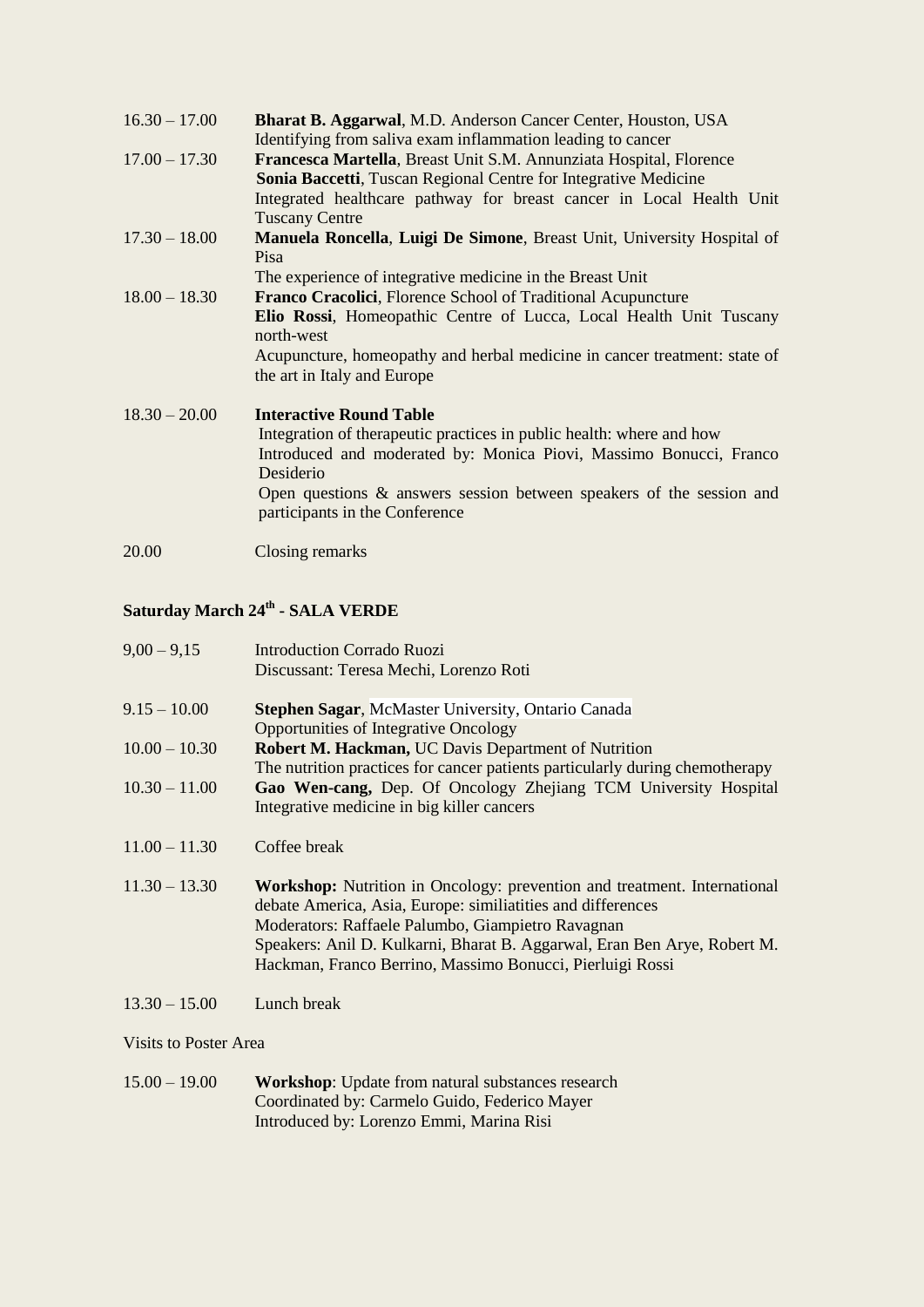# **AUDITORIUM CENTRAL AND PERIPHERAL BRAINS**

- 9.00 12.30 **Jean Marc Kespi**, A.F.A. Honorary Chairman Introduced by Franco Cracolici
- 12.30 13.00 Questions from the floor
- 13.00 14.00 Lunch break

# Visits to Poster Area

| $14.00 - 17.30$ | <b>Jeffrey Yuen, Taoist Master and Monk</b><br>Strategies of Chinese Medicine for Cancer Care<br><b>Introduced by Rosa Brotzu</b>                                                                              |
|-----------------|----------------------------------------------------------------------------------------------------------------------------------------------------------------------------------------------------------------|
| $17.30 - 18.00$ | Questions from the floor                                                                                                                                                                                       |
| $18.00 - 19.00$ | <b>Gerard Guillaume, Chronimed</b><br>Latent perverted energy in Chinese medicine and the role of cold infections<br>in chronic disorders (cancer, Parkinson disease, autism)<br>Introduced by Luca Frangipane |
| $19.00 - 19.30$ | Questions from the floor                                                                                                                                                                                       |
| 19,30           | Closing remarks                                                                                                                                                                                                |

# **Sunday March 25th**

# **AUDITORIUM**

### **INTEGRATIVE ONCOLOGY**

9.00 – 9.10 Introduced by Carmelo Bengala, Dep. of Oncology Local Health Unit Tuscany south-east

Moderators: Emanuela Portalupi, Ivan Ferri

Discussants: Raoul Saggini, Bruno Mazzocchi

| $9.10 - 9.40$   | <b>Carla Fiorentini, Superior Health Institute of Italy</b>                 |
|-----------------|-----------------------------------------------------------------------------|
|                 | The link among gut microbiota, cancer and brain                             |
| $9.40 - 10.10$  | Virgilio Sacchini, Memorial Sloan Kettering Cancer Center New York          |
|                 | The vision of Integrative Oncology                                          |
| $10.10 - 10.40$ | <b>Massimo Bonucci, ARTOI</b>                                               |
|                 | Integrated cancer care: cases and clinical protocols                        |
| $10.40 - 11.10$ | <b>Ping Chung Leung, Institute of Chinese Medicine University Hong Kong</b> |
|                 | The use of traditional herbal medicine during chemotherapy                  |
| $11.10 - 11.30$ | Coffee break                                                                |
|                 | Moderators: Giorgio Giorda, Carlo Mugelli                                   |
|                 | Discussants: Elio Rossi, Katia Angiolini                                    |
|                 |                                                                             |
| $11.30 - 12.00$ | Giuseppe Lupi, SIRAA                                                        |
|                 | Acupuncture for the treatment of psychological distress in cancer patients  |
| $12.00 - 12.30$ | <b>Rosaria Ferreri, Centre of Integrative Medicine, Pitigliano Hospital</b> |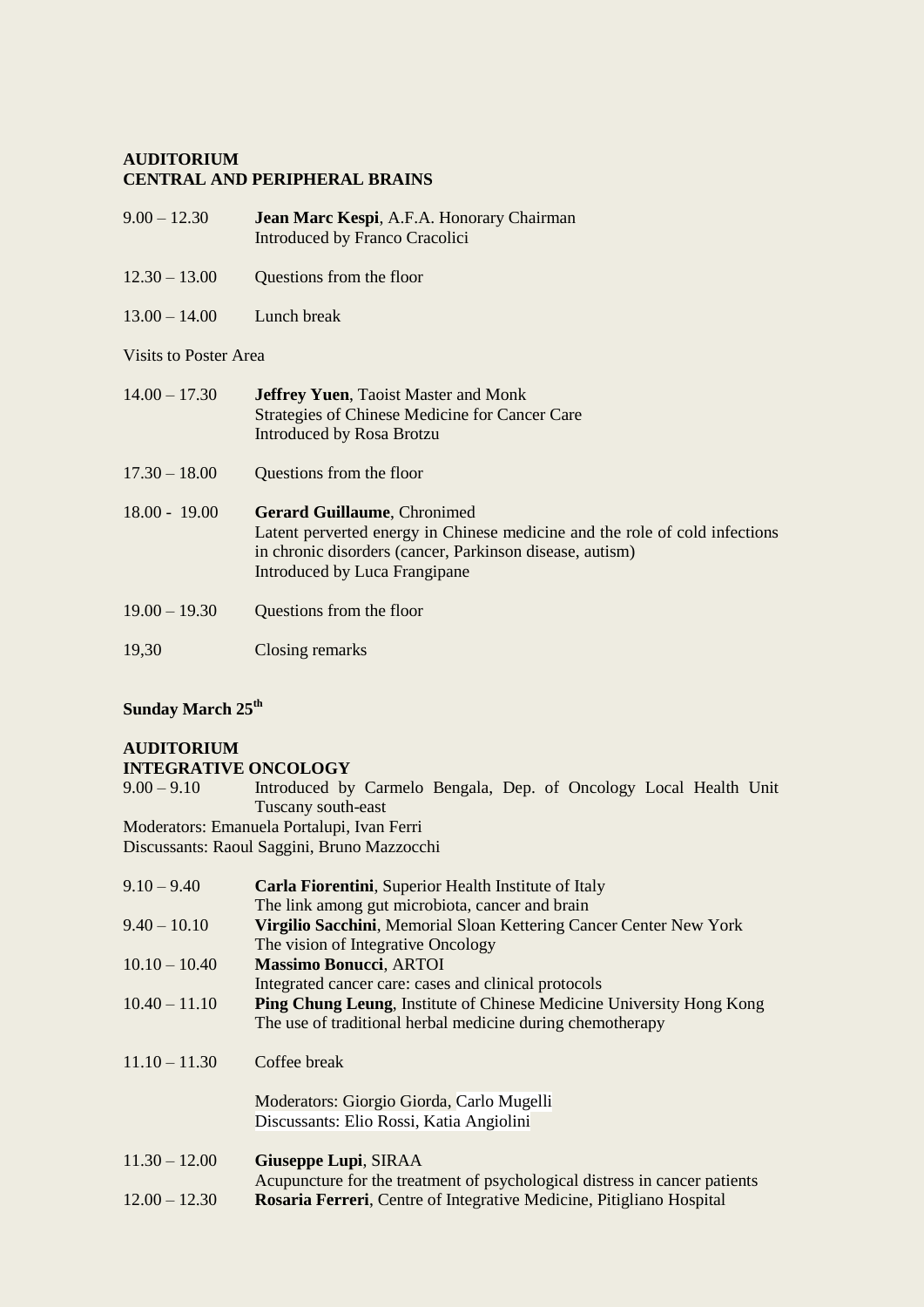|                 | Role of Phytonutrition in Oncology                                     |
|-----------------|------------------------------------------------------------------------|
| $12.30 - 13.00$ | <b>Chiara Bocci, ICS Maugeri Pavia</b>                                 |
|                 | Integrative Oncology in Radiotherapy: scientific evidence and clinical |
|                 | management of side effects                                             |
|                 |                                                                        |

13.00 – 14.00 Lunch break

Visits to Poster Area

# **AUDITORIUM CENTRAL AND PERIPHERAL BRAINS**

Moderators: Roberto Pulcri, Giuseppe Lupi Discussants: Rosa Brotzu, Mauro Bologna

| $14.15 - 15.15$ | <b>Francesco Bottaccioli, SIPNEI</b>                                                   |
|-----------------|----------------------------------------------------------------------------------------|
|                 | Master Lecture: Psyche, Brain and Immunity. Suggestions from Ancient                   |
|                 | Medicine to contemporary science                                                       |
| $15.15 - 15.45$ | Massimo Rinaldi, Florence Traditional Acupuncture School                               |
|                 | Acupuncture of the Void                                                                |
| $15.45 - 16.15$ | Massimo Fioranelli, University G. Marconi, Rome                                        |
|                 | The brain as a dancing star                                                            |
| $16.15 - 16.45$ | Rosa Brotzu, Xin Shu                                                                   |
|                 | Energy vacuum and creative space: the art of forgetting in the process of<br>evolution |

16.45 – 17.00 Coffee break

Moderators: Maurizio Episodio, Maria Bernadette Ligabue Discussants: Lucio Sotte, Franco Menichelli

| $17.00 - 17.30$ | <b>Alberto Lomuscio, SIA</b>                                  |
|-----------------|---------------------------------------------------------------|
|                 | My Brain is the Universe, the Universe is my Brain            |
| $17.30 - 18.00$ | Franco Cracolici, Florence Traditional Acupuncture School     |
|                 | The Brain between Past and Future                             |
| $18.00 - 18.30$ | Dante De Berardinis, SIDA                                     |
|                 | The Kidney Jing, Brain and Memory                             |
| $18.30 - 19.00$ | <b>Massimo Selmi, Florence Traditional Acupuncture School</b> |
|                 | The Conditions FOR Conception                                 |
| $19.00 - 19.30$ | <b>Duccio Petri, Florence Traditional Acupuncture School</b>  |
|                 | Medicinal mushrooms and Brains                                |
| $19.30 - 20.00$ | Vittorio Mascherini, Florence Traditional Acupuncture School  |
|                 | The Intestine-Brain-Microbiota Axis: principles and evidence  |
|                 |                                                               |
|                 |                                                               |

20.00 Closing remarks

Laboratories of the companies and workshop in Sala Verde on Saturday

# **Poster Awards**

Best Poster Award in Research Best Poster Award in Clinics

#### **PRESIDENTS OF THE CONFERENCE**

Massimo Bonucci, Franco Cracolici, Sonia Baccetti